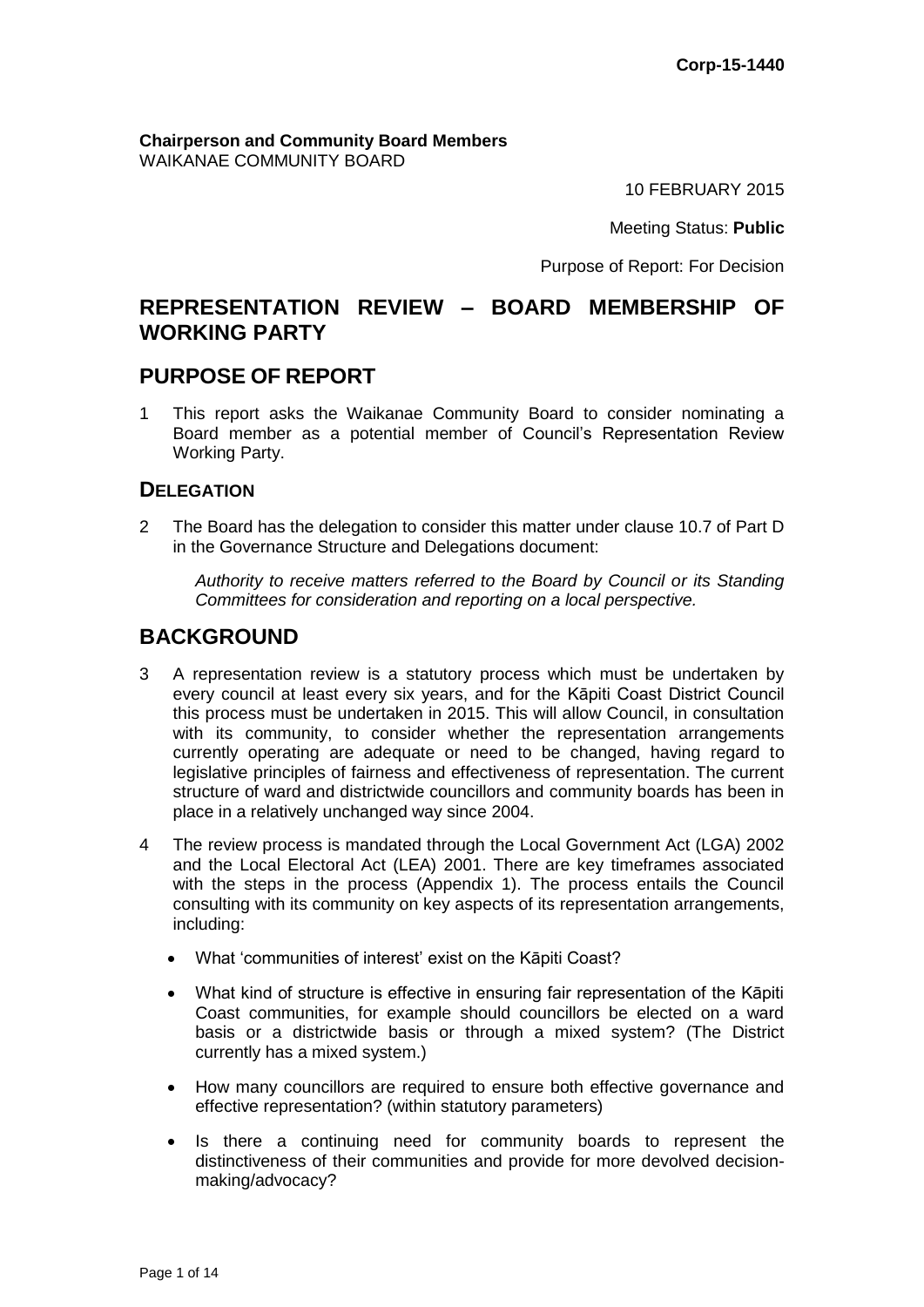- 5 Although legislation prescribes factors for consideration and timeframes for consultation/decision-making there is no prescribed process for how the Review is carried out.
- 6 On 11 December 2014 Council considered options for the process of conducting the Review. Of the two options put forward Council chose to convene a Working Party comprising two Councillors and Council officers, but felt it was also important that the Working Party should have the capacity to invite other members to participate. This could include an iwi representative and/or one member representing Community Boards. The meeting resolution is below and a copy of the report is at Appendix 2.

**That the Council approves the convening of a Representation Review Working Party to manage the Council's 2015 representation review, comprising Cr Cardiff and Cr Gaylor and relevant Council officers; with the ability to invite additional members including an iwi member.**

# **CONSIDERATIONS**

**Issues** 

- 7 This report is being circulated through each of the four Boards to inform them of the process and give them an equal opportunity to nominate a representative. However, as the Working Party comprises only two Councillors the membership would be unbalanced if there were four Community Board representatives. However if each Board nominates someone, it is suggested that either the Board Chairs resolve the final nomination amongst themselves or one name is drawn by lot in mid-February when all the Boards have been consulted.
- 8 Draft Terms of Reference for the Working Party are at Appendix 3. Although it is difficult to estimate how much time the Working Party would need to devote to its tasks, it is estimated that around 30 hours (5-6 days) of work would be entailed. Broadly speaking the programme of activity would include:

| <b>Timing</b> | Task                                                                                                             |  |  |  |
|---------------|------------------------------------------------------------------------------------------------------------------|--|--|--|
| Jan/Feb       | Finalisation of working party membership and terms of<br>reference                                               |  |  |  |
| March/April   | Development of representation draft proposal options and<br>pre-consultation on those options with the community |  |  |  |
| May/June      | Finalisation of option/s and recommendation to Council                                                           |  |  |  |

- 9 Council must release its draft proposal no later than August for public consultation which would include the receipt and hearing of submissions and the issue of a final proposal around November. If there are appeals and objections to this final proposal then the matter is referred to the Local Government Commission who will consider all the input and issues and make a final decision by April 2016 in time for the local body elections in October 2016.
- 10 Members will be aware of the Local Government Commission's reorganisation process for the Wellington Region currently unfolding (as presented at today's meeting). The representation review process must continue regardless until such time as it becomes evident that a change in governance structure at the regional level is inevitable.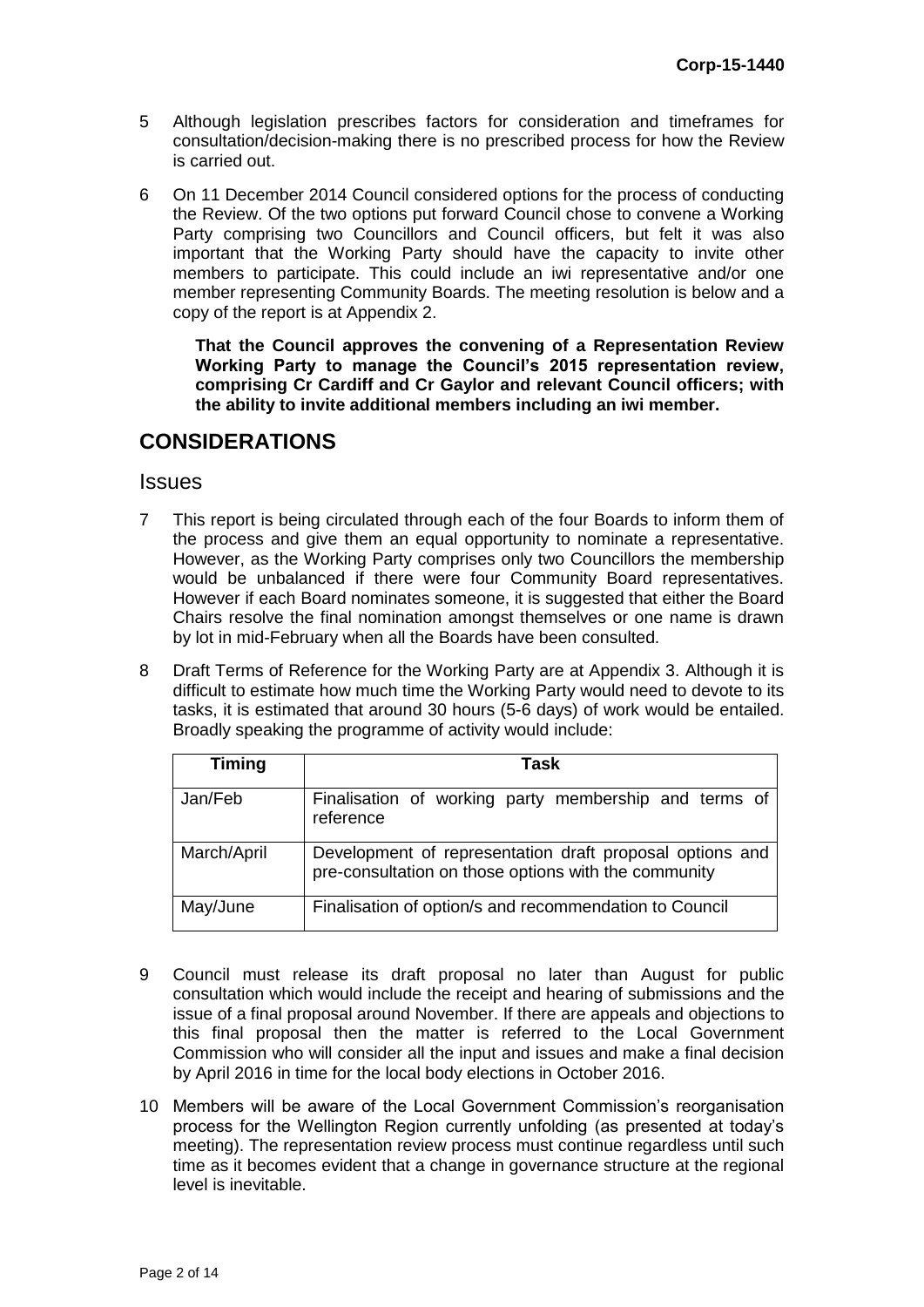# Financial Considerations

11 Council declined to approve remuneration for any Working Party members.

## Legal Considerations

12 The representation review process is mandated under the Local Government Act 2002 (various sections) but primarily through the Local Electoral Act 2001 (sections 19A to 19Y of part 1A).

#### Tāngata Whenua Considerations

13 A similar report has been considered by Te Whakaminenga o Kāpiti on 20 January. Te Whakaminenga o Kāpiti approved the nomination of an iwi member and this is being progressed through the ART Confederation.

# **SIGNIFICANCE AND ENGAGEMENT**

Degree of significance

- 14 The decision presented here is not significant under Council's Significance and Engagement Policy. The process is mandated by legislation and allows as much opportunity for the community to have input and appeal the Council's decision as would have been the case if this matter was considered to meet the significance thresholds in the Policy. Furthermore, dependent on the receipt of appeals and objections to the final proposal it would be the Local Government Commission making the final decision.
- 15 Notwithstanding any decision today, Community Boards are considered important stakeholders in the process and will be consulted on draft and final proposals as the process unfolds.

#### Publicity Considerations

16 There will be a communications strategy developed for the review process with media releases (amongst a range of media) signalling opportunities for community involvement and capturing key decision points along the way.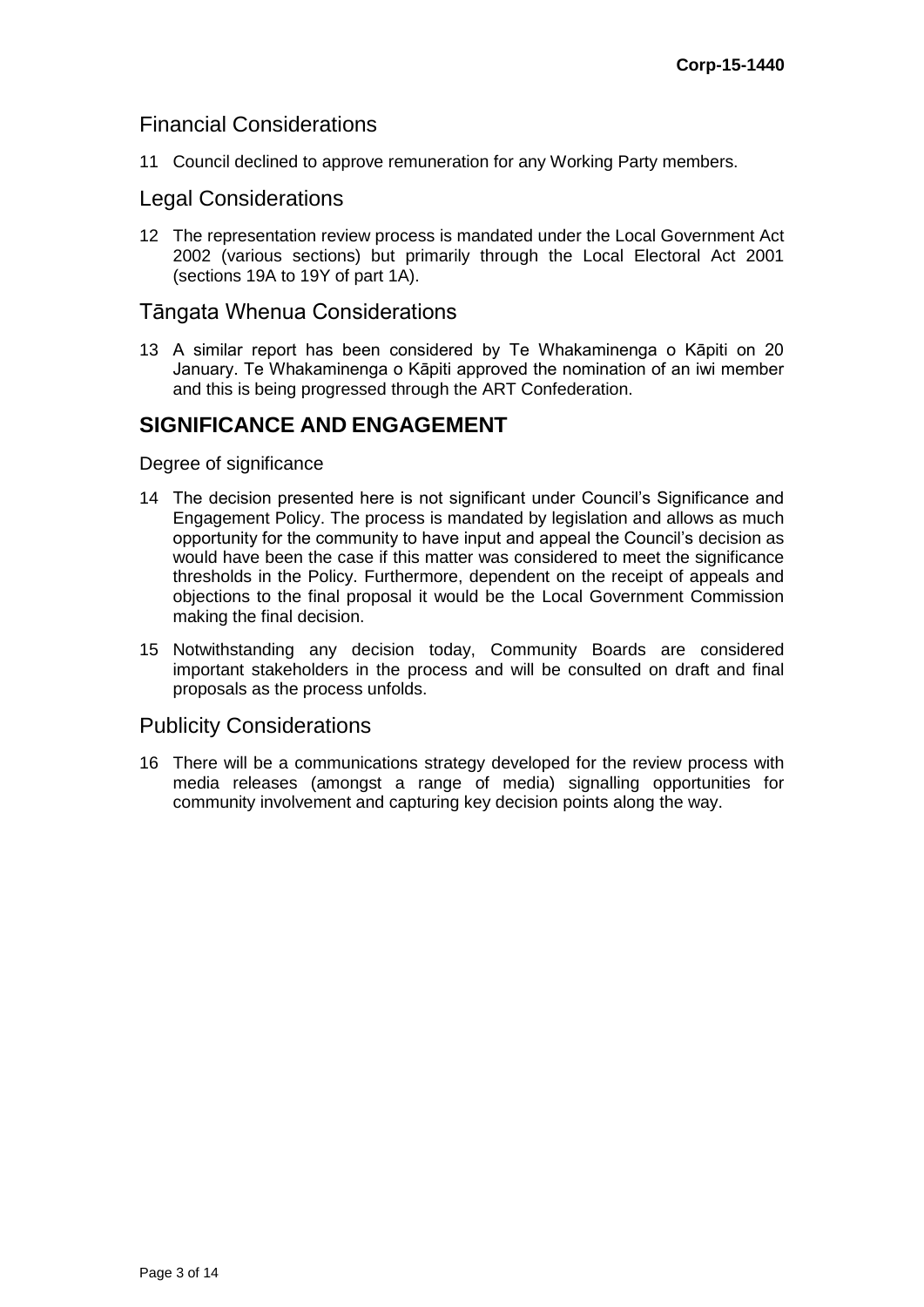# **RECOMMENDATIONS**

17 That the Waikanae Community Board notes the Review of Representation Arrangements being carried out in 2015 and approves Board member ……….……………. for further consideration as a member of the Review Working Party.

**Report prepared by: Approved for submission Approved for submission by: by:**

| Vyvien Starbuck-Maffey    | <b>Stephen McArthur</b>       | Wayne Maxwell                  |
|---------------------------|-------------------------------|--------------------------------|
| <b>Democracy Services</b> | <b>Group Manager Strategy</b> | <b>Group Manager Corporate</b> |
| <b>Manager</b>            | and Planning                  | <b>Services</b>                |

## **ATTACHMENTS:**

Appendix 1 Timeframes associated with the representation review process

Appendix 2 Copy of Council report Corp-14-1419 and associated appendices

Appendix 3 Working Party Draft Terms of Reference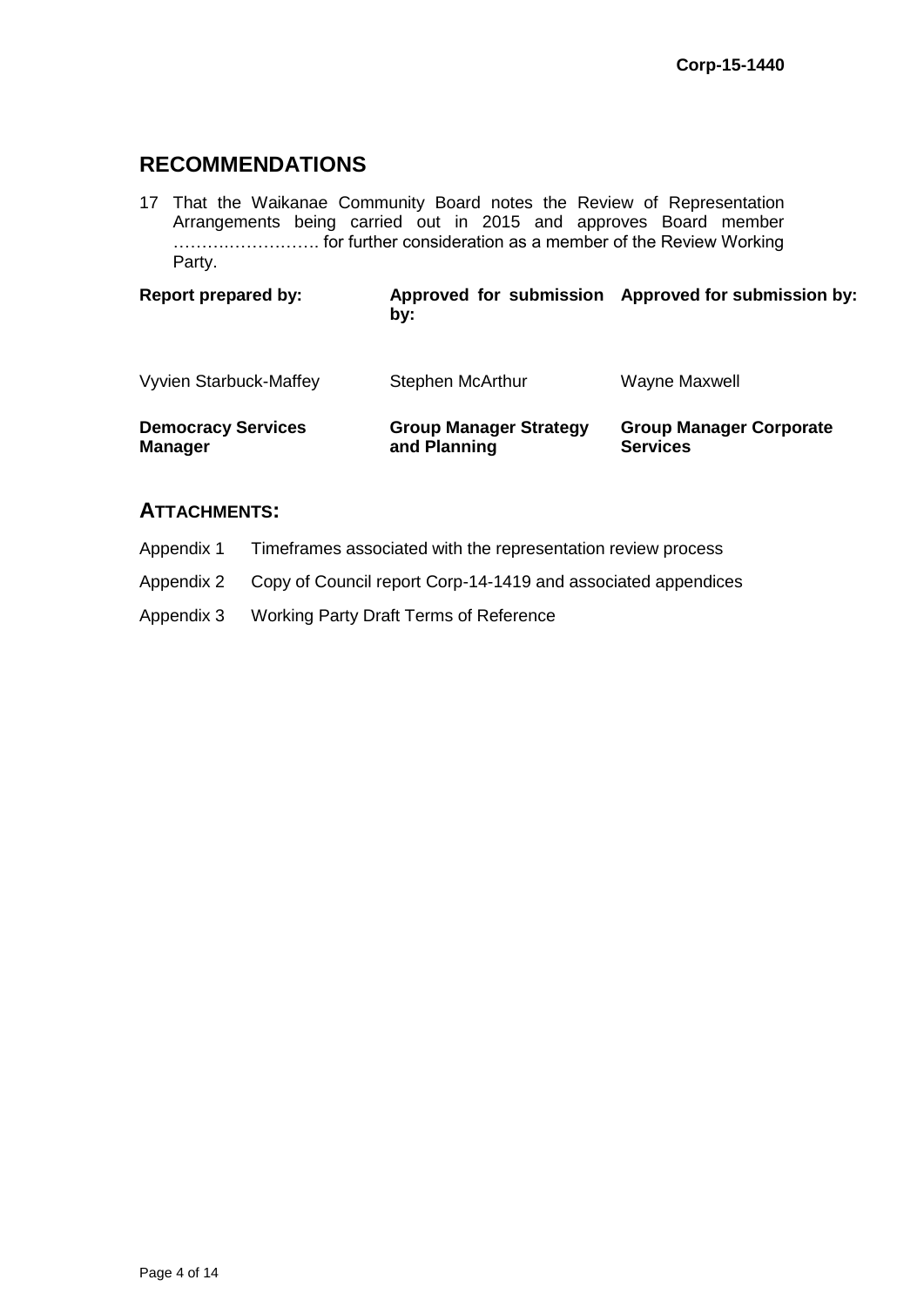# **APPENDIX 2**

Copy of Council report presented on 11 December 2014 following – minus Appendix 3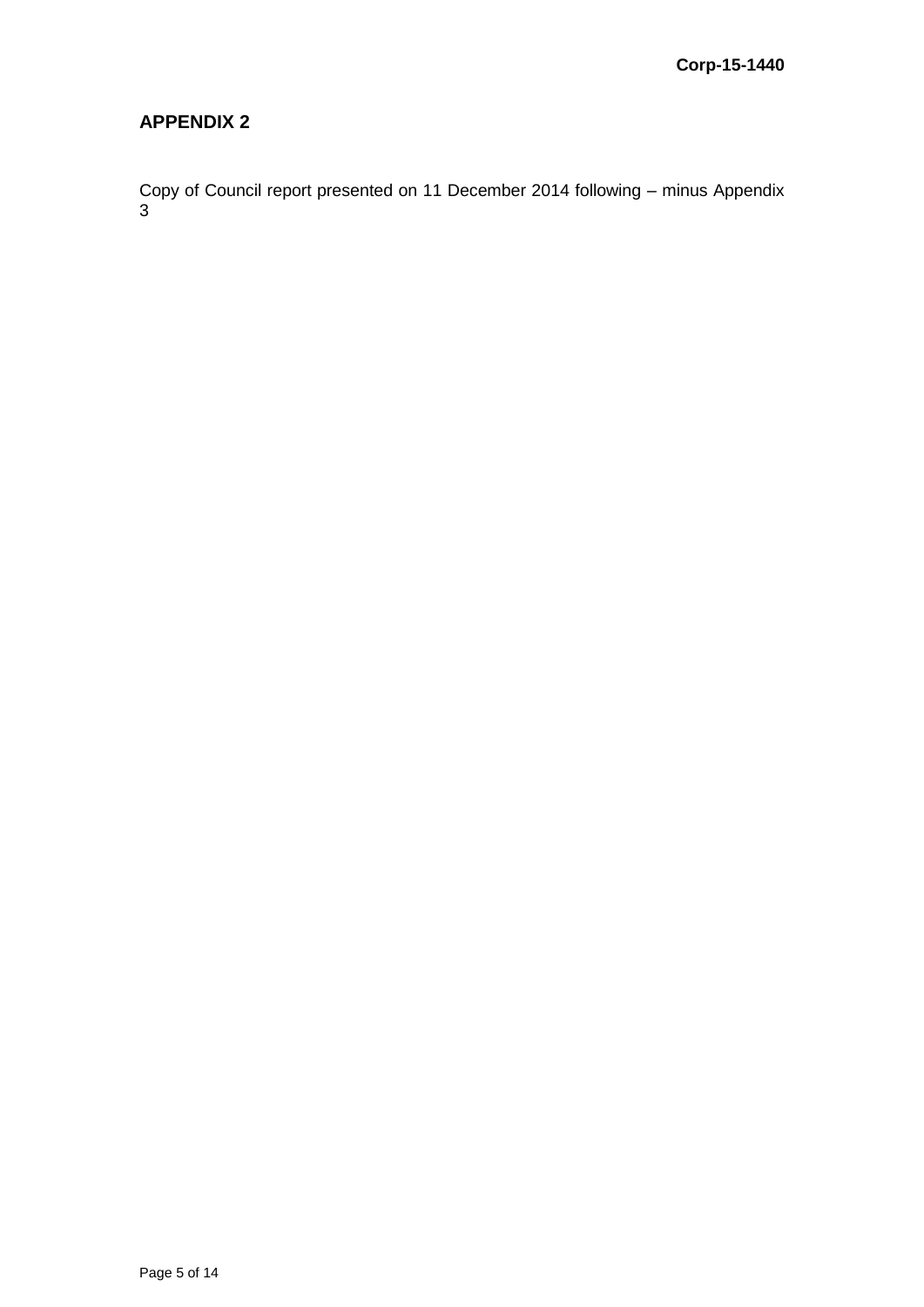**Mayor and Councillors COUNCIL** 

11 DECEMBER 2014

Meeting Status: **Public**

Purpose of Report: For Decision

# **2015 REVIEW OF REPRESENTATION ARRANGEMENTS FOR THE KAPITI COAST DISTRICT - PROCESS**

# **PURPOSE OF REPORT**

18 Council is invited to consider options and approve a process for conducting the mandatory 2015 Review of Representation Arrangements for the Kāpiti Coast District.

# **BACKGROUND**

- 19 A representation review is a statutory process which must be undertaken by every council at least every six years. It is mandated through the Local Government Act (LGA) 2002 and the Local Electoral Act (LEA) 2001 (primarily section 19). Representation reviews are important because:
	- They help ensure fair electoral arrangements and equality of  $ab$
	- They enable the community to discuss the nature of effective representation
	- They contribute to the experience of democracy
- 20 The fime rands and key milestopes of this process are mandated by legislation (see Appendix 1). What this report seeks is the Council's preferred option for developing the initial proposal. The initial proposal has to be released by August 2015, and there are a number of ways Council could arrive at this point.
- 21 However Council decides to handle the development of the initial proposal Council has a critical role to play in receiving and considering public submissions, and deciding on a final proposal which is also released for public reaction, by way of appeals or objections. If any appeals and/or objections are received at this point the matter is referred to the LGC who will make the final decision (determination). This may involve further hearings.
- 22 Consideration of the electoral system and the establishment of Māori Wards are also a preliminary part of the review process and both of these have already been dealt with by this Council. In August 2014 Council decided to retain STV as its preferred electoral system for the 2016 local body elections. Council was willing to consider the establishment of a Māori Ward if iwi supported this however, through Te Whakaminenga o Kāpiti ART members indicated that iwi did not support the concept and so Council did not pursue it.
- 23 What remains for Council to do now is carry out the rest of the representation review process which involves consulting with its community on:
	- What kind of structure is effective in ensuring fair representation of the Kāpiti Coast community (all wards? All districtwide? A mixed system?)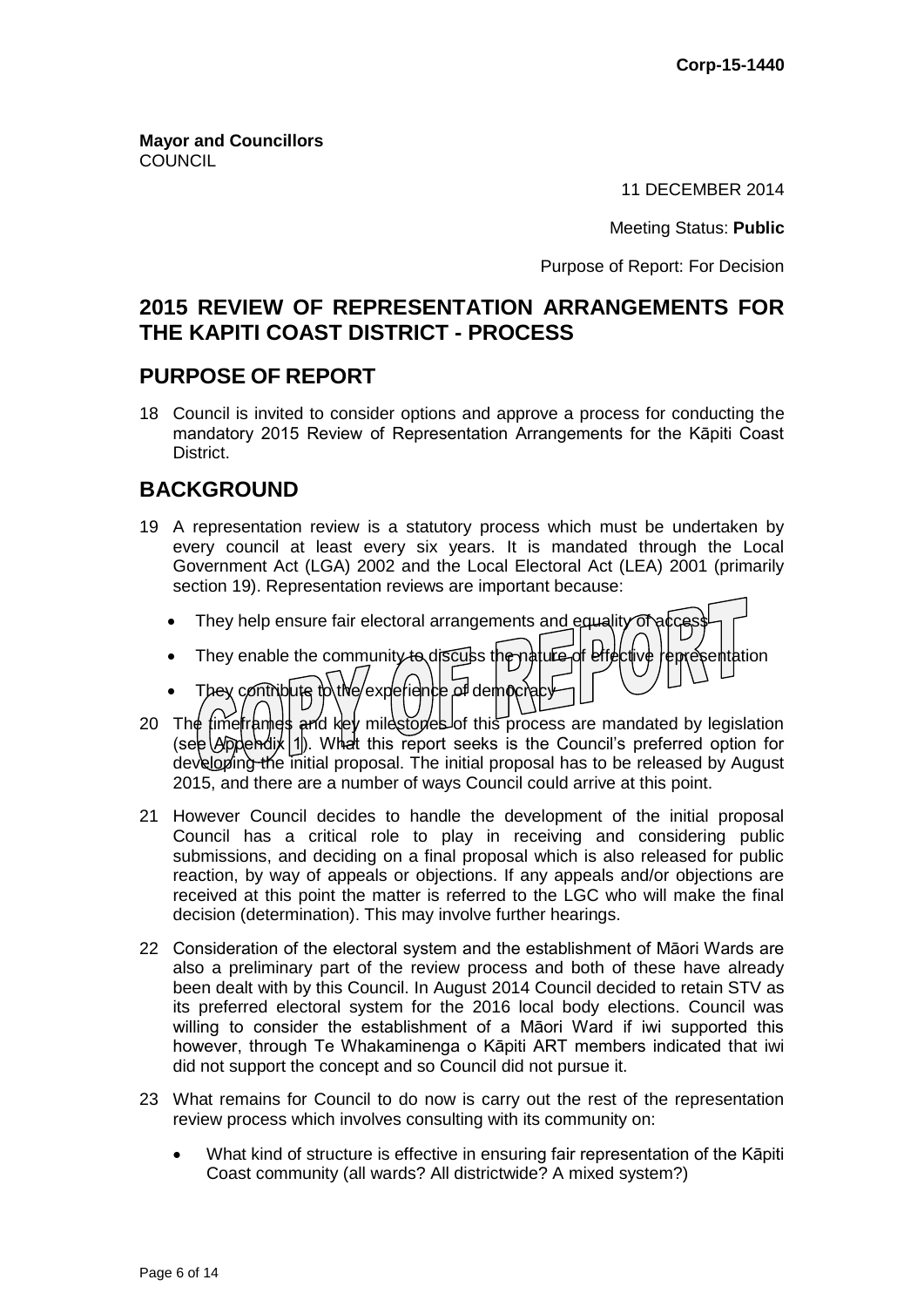- How many councillors are required (within a legally prescribed range of 6 to 14) to ensure both effective governance and effective representation?
- Is there a continuing role for community boards (to capture the distinctiveness of their communities and provide for more devolved decisionmaking/advocacy)?
- 24 In carrying out this consultation in accordance with prescribed timeframes Council needs to have regard primarily to the principle of ensuring fair and effective representation for individuals and communities.
- 25 The previous representation review was carried out by Council in 2009 and resulted in the current representation structure applying to the last two triennial elections including some minor boundary adjustments.

# **CONSIDERATIONS**

#### Issues

26 Before describing the ways Council could approach the review, it is necessary to allude to the LGC's release on 4 December of the draft reorganisation model for the Wellington region. The LGC proposal will be subject to a submission process and it is highly likely that the final proposal will trigger a poll. If this scenario eventuates the whole process could take up to a year before the fate of the Wellington Region's governance arrangements is clear. If the poll is against change the status quo will remain. It is critical then that the Council proceeds with the representation review within the statutory timeframes until such time as the outcome of the LGC process is definitive.

#### *Options for carrying out the review*

- 27 There are  $\alpha$  number of Ways Council eduid go about gathering information to shape the initial proposal (for public consultation.) (The initial proposal must be presented for Council's consideration in August 2015.) Information at Appendix 2 shows  $\forall$  variety lof mechanisms adopted by other councils. Based on this information two options are offered below:
	- Option 1 Council to convene an independent review panel made up of one or more Councillors and a number of community representatives

D

- Option 2 Council to convene a working party comprising one or more Councillors and Council officers from subject-relevant areas.
- 28 More information and discussion of each option follows:

*Option 1 – Convening an independent panel*

29 The appointment (by Council) of an independent Panel has been the preferred option for a number of councils (see Appendix 2). Draft Panel Terms of Reference are at Appendix 3. The size of the panel would ideally be 5-7 members and have a broad representation in terms of age, gender, ethnicity, and geography as well as people with relevant skills and a good knowledge of the District. A decision on remuneration would also have to be made.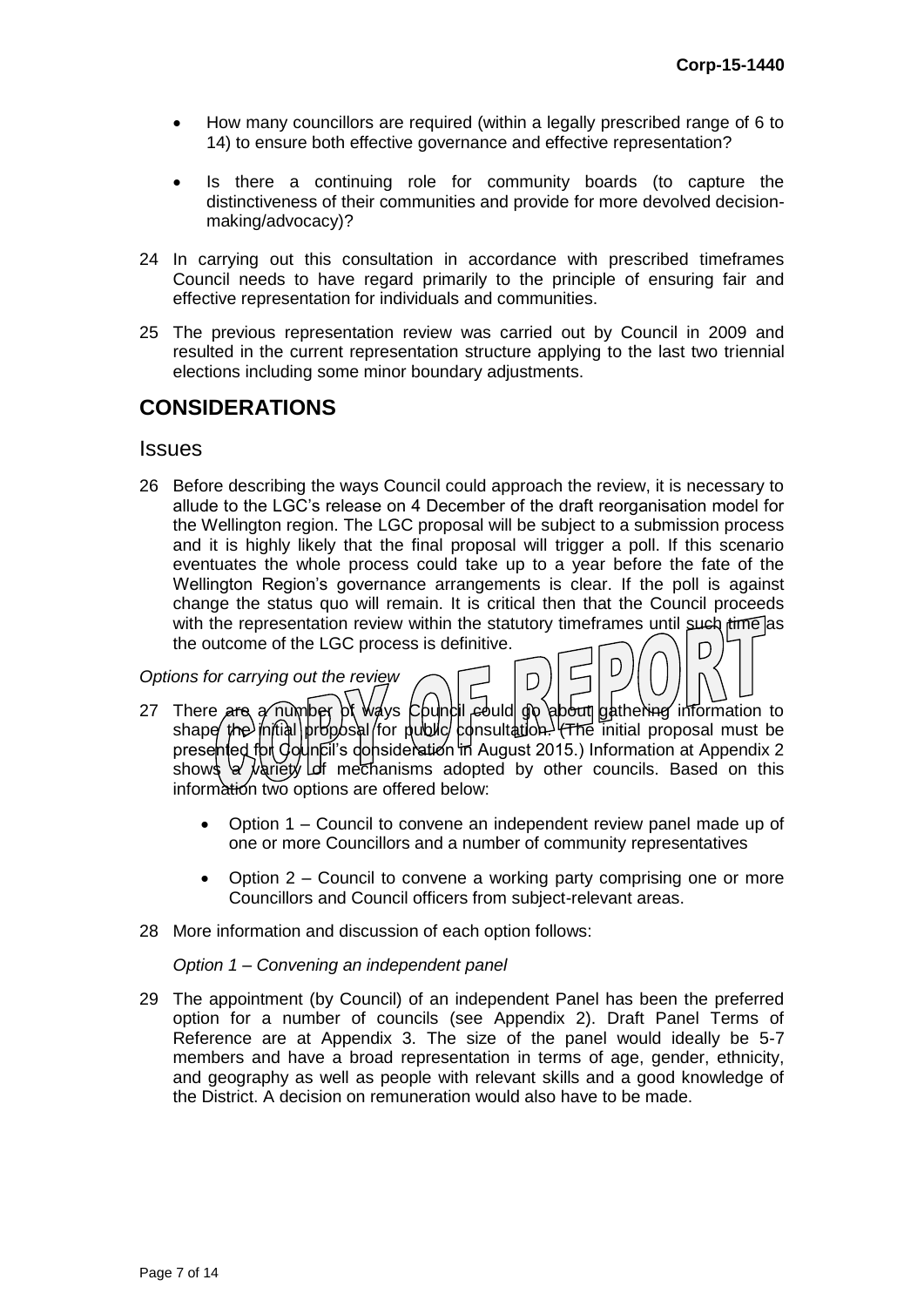30 Appointing panel members could involve appointing a Councillor or Councillors today to the Panel and calling for expressions of interest from the community, with Council approving final membership at its meeting in January 2015 (including appointment of a Chairperson).

*Pros*

- An independent panel could be perceived by the community as being more representative and objective in its deliberations.
- Council has employed this structure satisfactorily for a number of key projects in recent times (the independent review of the PDP, and the LTP Reference Group, most notably), so it is not unfamiliar.

*Cons*

- A high profile process would be confusing as the LGC debate unfolds.
- The Panel would be supported by staff coinciding with one of the busiest times in the Council work programme i.e. the first half of the year which is committed to the LTP process.
- There would be a cost implication if Council decided to remunerate the members of the Panel. D D *Option 2 – Convening a Representation Review Working*

 $\hat{a}$  internal working party  $c$  build be converted comprising one or more Councillors (one Ward Councillor, one Districtwide Councillor?) and relevant staff i.e. the Democracy Services Team, the Electoral Officer, members from the Strategy and Partnerships Group, and a GIS technician. This option is the recommended one.

*Pros*

- This was the path followed for the 2009 review where a number of models were developed internally and offered for consideration by Elected Members in a series of briefings and public workshops as input to an initial proposal.
- This option would be more logistically flexible. For this reason this option is the recommended one.
- This option would not involve remuneration costs.

#### *Cons*

 This option would impact on the work programme of staff at a busy time in the work calendar.

#### *Next steps*

- 32 If Council decided to convene a Panel an advertisement would be placed in local newspapers and on Council's website and Facebook pages calling for expressions of interest which Council would then consider in a public excluded meeting in January.
- 33 Whichever mechanism Council chooses, an initial proposal must be approved by Council for public submission no later than August 2015.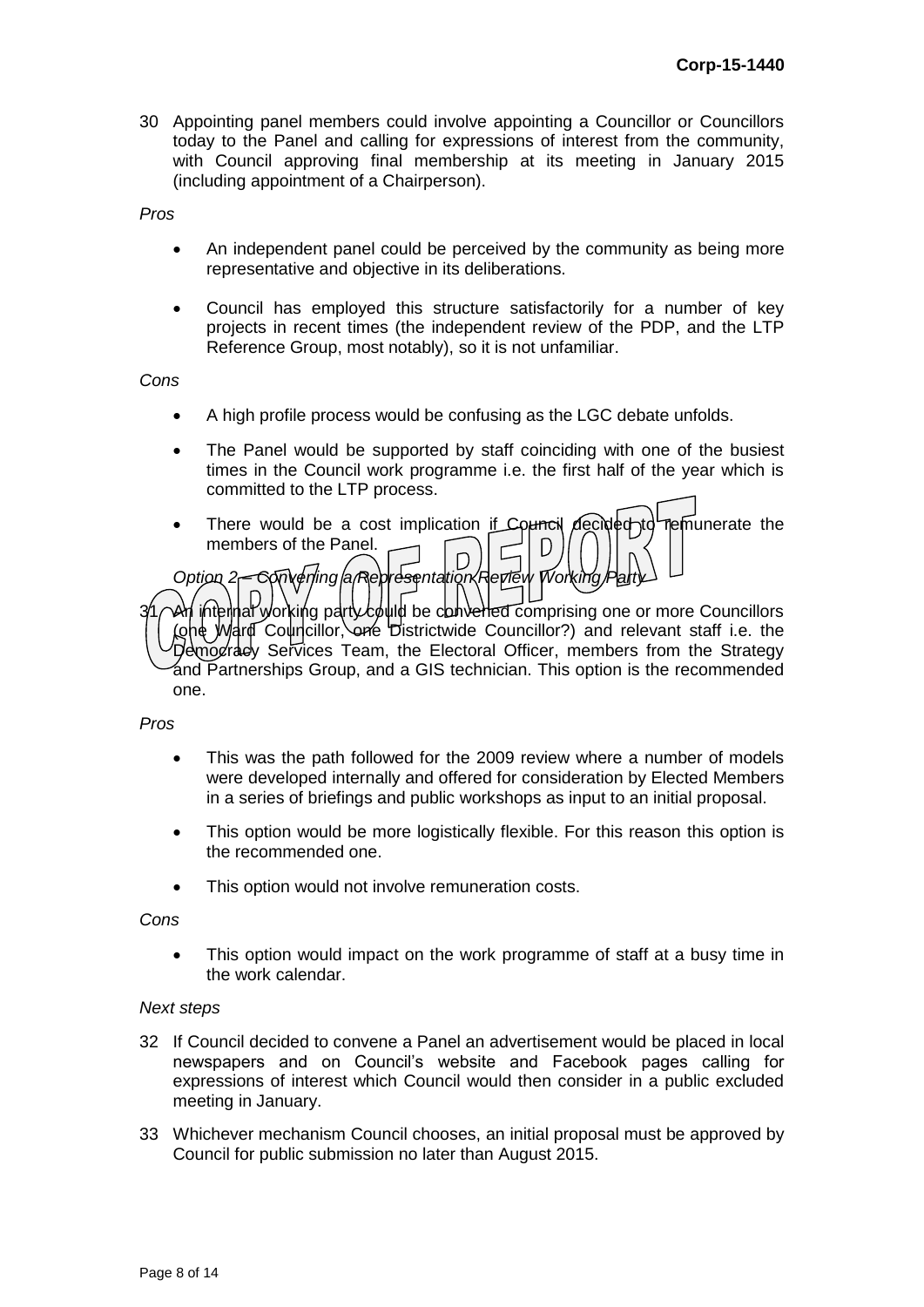# Financial Considerations

34 There are sufficient funds to carry out this activity. If Council chooses Option 1 it would have to decide whether some or all panel members should be remunerated and at what cost. It is suggested the rate be \$150 per person per day, comparable with what Elected Member hearing commissioners for the PDP hearings would be paid. It is difficult to say how many hours the Panel would need to convene, but one other council's experience was 30 hours (5-6 days) of Panel time. If this Council adopted the \$150 fee this would result in a cost of \$4,500.

## Legal Considerations

35 The representation review process is mandated under the LGA 2002 and LEA 2001.

## **Delegation**

36 Council has the authority to consider this matter.

## Policy Implications

37 There are no policy implications.

# Tāngata Whenua Considerations

- 38 If Council decides on Option 1 it may consider whether an iwi member should be sought through Te Whakaminenga o Kāpiti.
- **SIGNIFICANCE OF DECISIC**
- 39 The decision presented here is not significant under Council's Significance and Engagement Policy. The representation review process is mandated by legislation which allows ample opportunity for the community to have input and appeal the Council's decision. In the event of appeals and objections to the final proposal the Local Government Commission (LGC) will make the final decision.

# **Consultation**

40 Once Council has decided on the option for this process a communications strategy will be developed, including consultation with the community as required by the legislation.

#### Publicity Considerations

41 There is likely to be community interest in this decision and a media release will be prepared.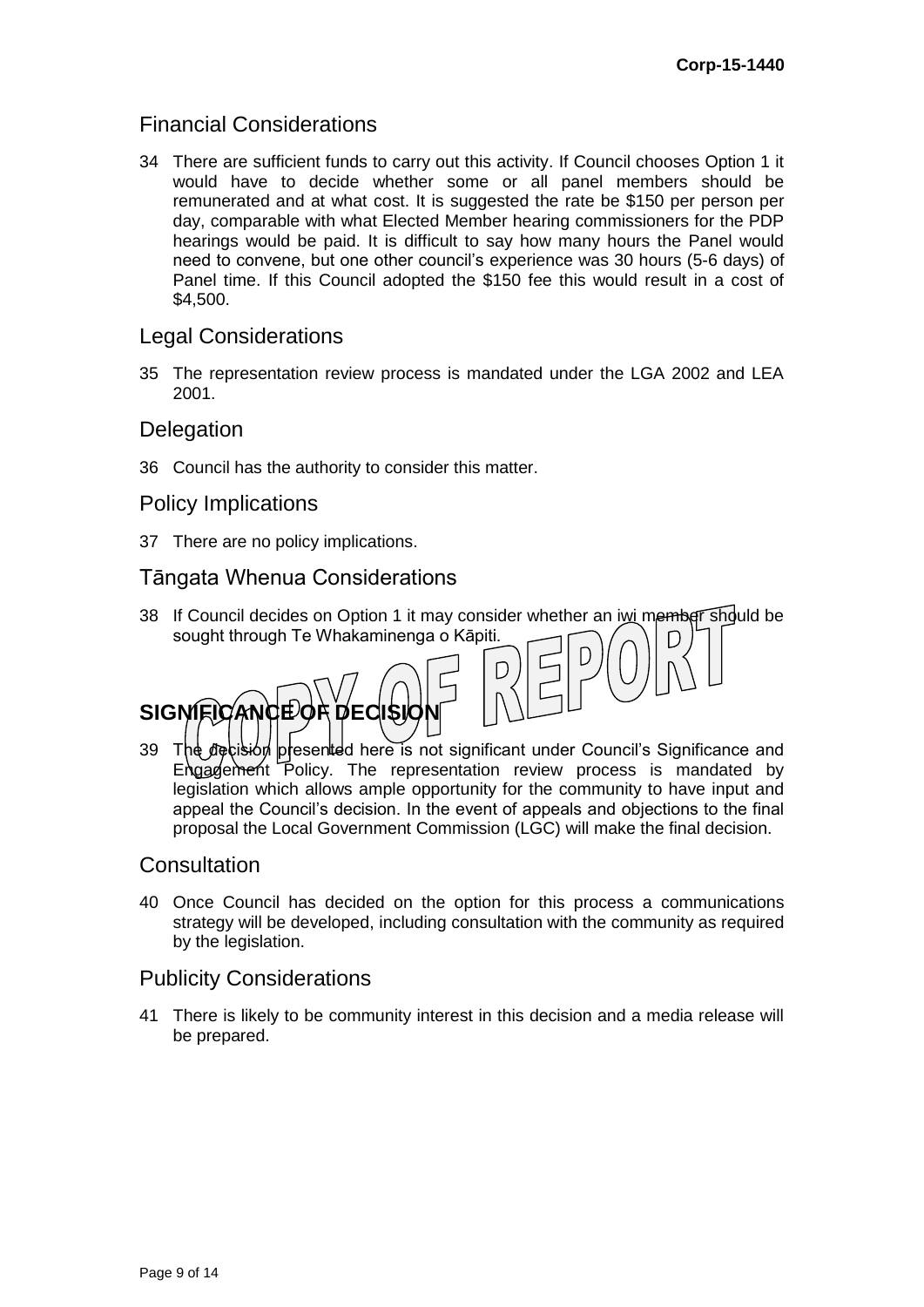# **RECOMMENDATIONS**

42 That the Council approves:

a) the convening of a Representation Review Working Party to manage the Council's 2015 representation review, comprising Cr …………….. and Cr……………. and relevant Council officers;

**OR**

- b) the convening of an Independent Representation Review Panel, comprising Cr…………………, three community representatives and an iwi representative.
- c) That the Council approves remuneration for the members of the Review Panel at the rate of \$150 per person per day;
- d) That the Council approves the Independent Representation Review Panel Draft Terms of Reference with any amendments as at Appendix 3 of report Corp-14-1419.

D

**Report prepared by: Approved for submission by:**

**Corporate Services**



**Approved for submission by:**

Stephen McArthur

**Group Manager Strategy & Partnerships**

#### **ATTACHMENTS:**

- Appendix 1 Statutory timeframes for the process<br>Appendix 2 Approaches by other councils
- 
- Appendix 2 Approaches by other councils<br>Appendix 3 Draft Terms of Reference for a Draft Terms of Reference for an Independent Review Panel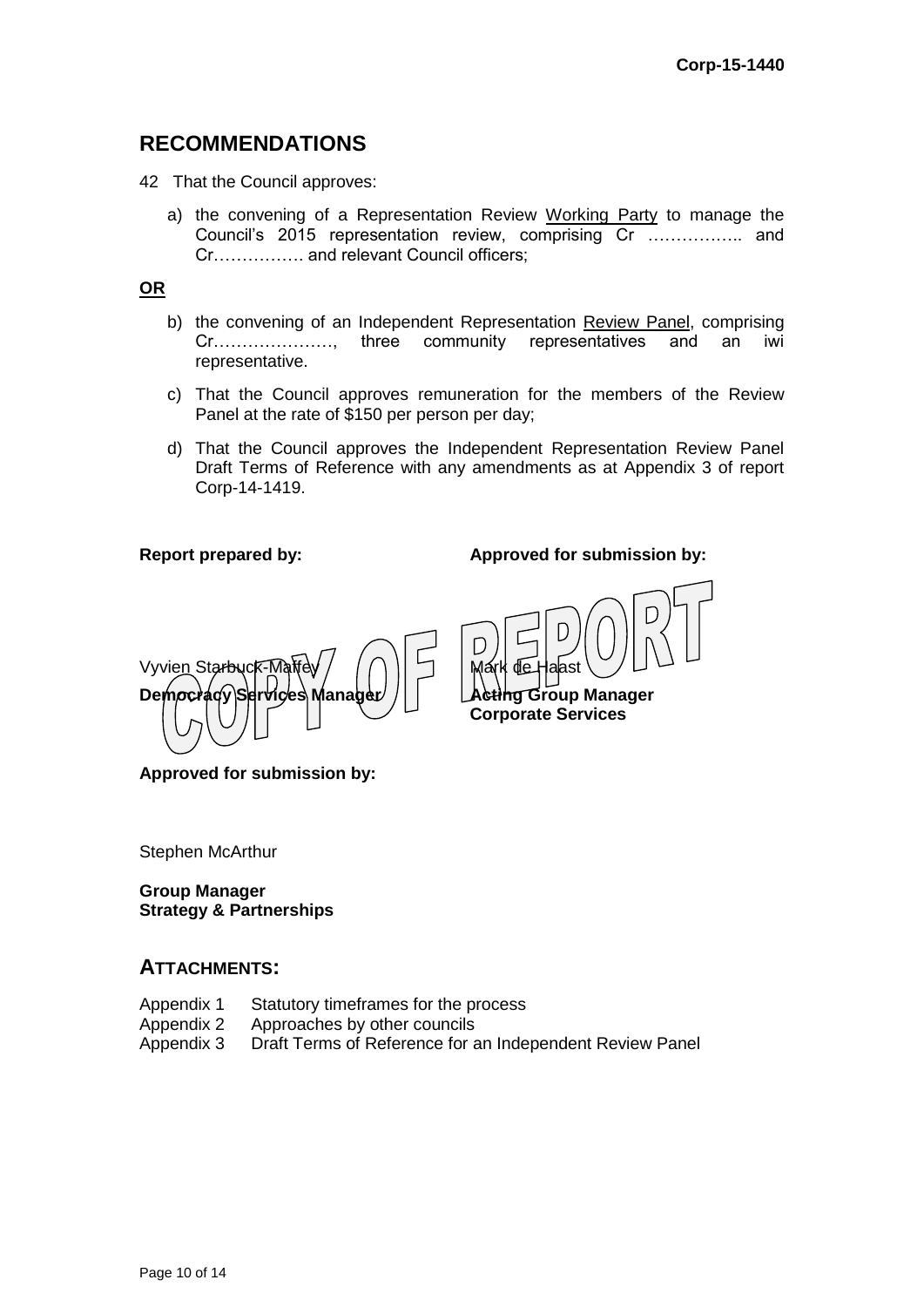## **Appendix 2 – Approaches by other councils to carrying out their reviews**

| <b>Council</b>      | <b>Review</b><br>date | No of<br>members         | <b>Council</b><br>members | <b>Composition</b><br>of Panel                                                            | <b>Remunerated</b>             |
|---------------------|-----------------------|--------------------------|---------------------------|-------------------------------------------------------------------------------------------|--------------------------------|
| Gore                | 2006                  | 5                        | 1                         | Mayor, 4<br>members of<br>the public                                                      | Not paid for<br>time.          |
| Invercargill        | 2009                  | $\overline{7}$           | 1                         | Councillor, 6<br>members of<br>the public<br>appointed by<br>Council                      | \$1,200 flat fee<br>per member |
| Queenstown<br>Lakes | 2012                  | $\overline{\mathcal{A}}$ | 0                         | 4 community<br>members                                                                    | <b>Expenses</b><br>only        |
| Timaru              | 2012                  | $\overline{7}$           | $\overline{2}$<br>Γ.      | Mayor, Ward<br>Councillor<br>and 5<br>members df<br>the public<br>appointed by<br>Council | Not paid                       |

(a) These councils have appointed an independent review panel:

(b) These district councils used a variety of mechanisms (as described in the resulting LGC determinations):

| Reviews carried out for the 2013 local body elections |                                                                                                                                                                                                                          |  |  |  |
|-------------------------------------------------------|--------------------------------------------------------------------------------------------------------------------------------------------------------------------------------------------------------------------------|--|--|--|
|                                                       |                                                                                                                                                                                                                          |  |  |  |
| <b>Council</b>                                        | <b>Method</b>                                                                                                                                                                                                            |  |  |  |
| Horowhenua                                            | Public workshop to canvass options                                                                                                                                                                                       |  |  |  |
| Gisborne                                              | Appointed a committee of the whole (council) to workshop<br>options                                                                                                                                                      |  |  |  |
| Hastings                                              | Appointed a review subcommittee comprising councillors,<br>the Chair of the Rural Community Board and the Chair of<br>the Council-Māori Joint Committee                                                                  |  |  |  |
| Hauraki                                               | Held a workshop and then appointed a working party<br>comprising the Mayor, the Deputy Mayor, three Ward<br>Chairs who produced a discussion paper. Council then<br>also resolved to engage focus groups from each ward. |  |  |  |
| Kaipara                                               | Two workshops held                                                                                                                                                                                                       |  |  |  |
| Matamata-Piako                                        | Preliminary consultation with the community on defining<br>'communities of interest'                                                                                                                                     |  |  |  |
| Waikato                                               | Held a series of workshops to identify 'communities of<br>interest' and a range of options emerged from these                                                                                                            |  |  |  |
| Western<br>Bay<br>of<br>Plenty                        | Held a series of workshops resulting in a number of<br>options                                                                                                                                                           |  |  |  |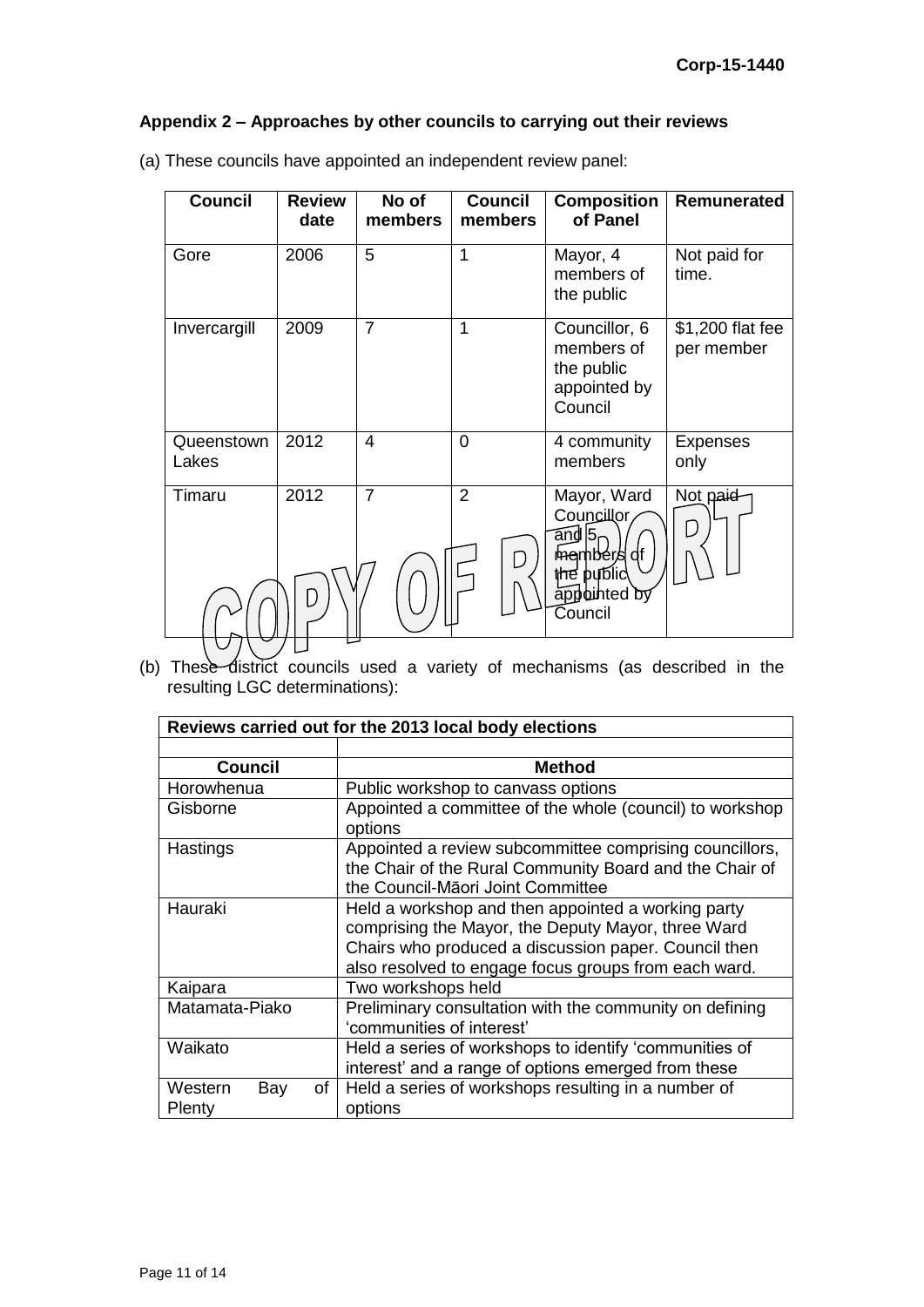# **APPENDIX 3 – DRAFT TERMS OF REFERENCE FOR REPRESENTATION REVIEW WORKING PARTY**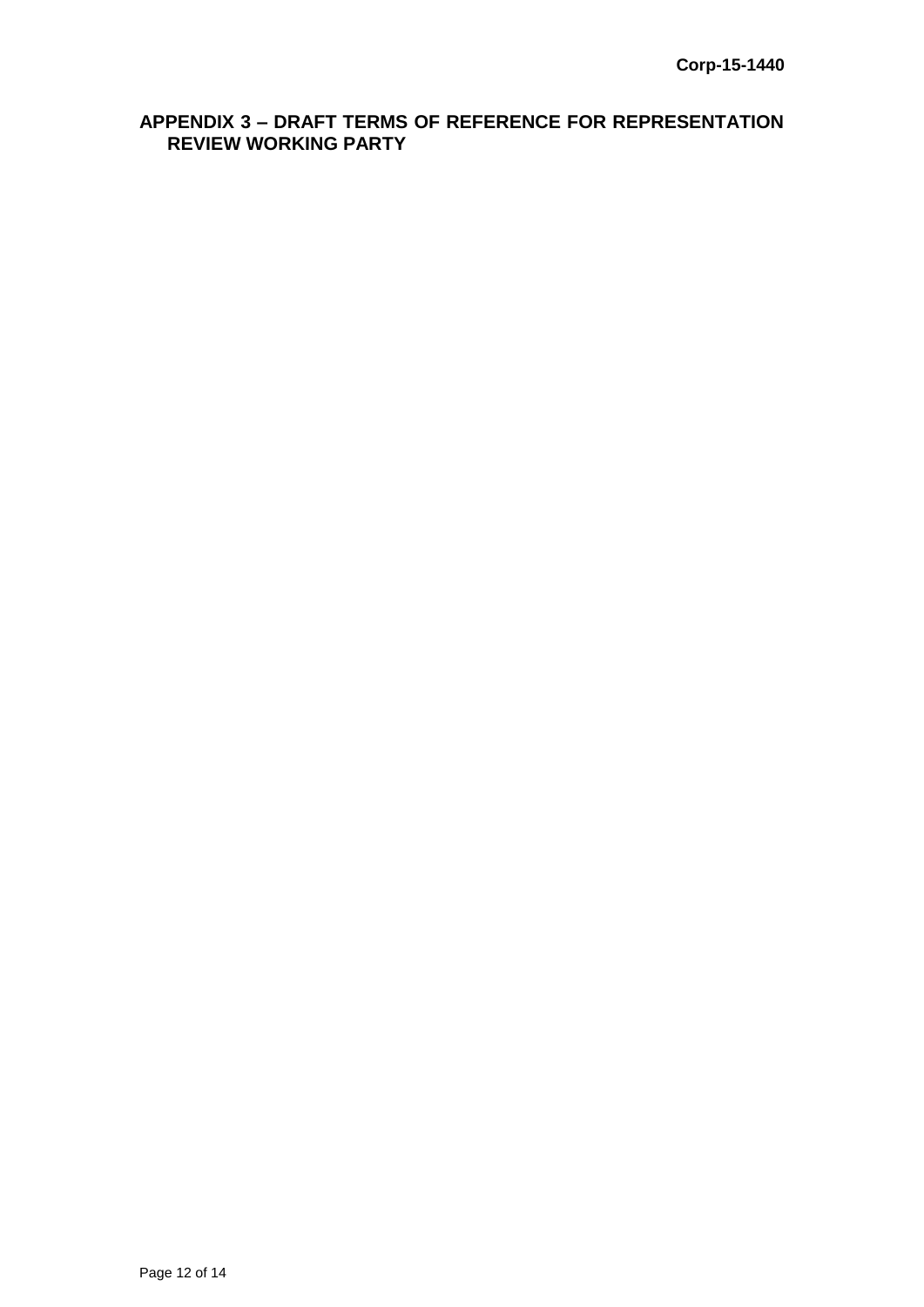#### **Appendix 3 – Draft Terms of Reference for Representation Review Working Party**

#### **Purpose**

- a) To develop representation options for the Kapiti Coast District Council which address the issues raised in sections 19H and 19J of the *Local Electoral Act 2001*, having regard to the factors specified in sections 19T and 19V.
- b) To present options for consideration by the Council to enable an initial proposal to be adopted for consultation with the community under section 19M of the Local Electoral Act
- *c)* The Council requires that the Review Working Party report will allow the Council to make fully informed decisions on the options, including arguments and implications for each alternative, for the future governance structure of the District for the period 2016 – 2019. The work undertaken by the panel will comply with the requirements of the *Local Electoral Act 2001.*

#### **Tasks**

- 1) Identify and define communities of interest.
- 2) Conduct such research, enquiries or other work as considered necessary to complete this brief.
- 3) Determine if early community input required and seek input as necessary.
- 4) Consider and recommend fair and effective representation arrangements throughout and for the District, including the election of councillors (at large, by ward or mixed) and community boards, if required.
- 5) Develop the reasonable alternatives available to the Council in regard to governance structures for the period 2016 - 2019 (including Community Boards if required) having regard to the legal tests.
- 6) Present and explain the panel's conclusions as necessary in front of the community, the Council and anybody charged with statutory responsibility for this function.
- 7) Report to Council on the representation options, including community boards, that were developed, the feedback and results of any community consultation, including the communities' views of the options and their desire (if any) for more or different representation.
- 8) Recommend options and a preferred structure.
- 9) Other such tasks as may be identified during the process.

#### **Draft Process**

A draft process to be followed by the Working Party may include the following steps:

- 1) Establishment of a work programme
- 2) Development of draft options and material for pre-consultation
- 3) Pre-consultation with community
- 4) Finalisation of option(s) and recommendation to Council
- 5) Presentation of options and recommendation to Council.

The Panel will determine the final process to be followed to achieve the tasks outlined above.